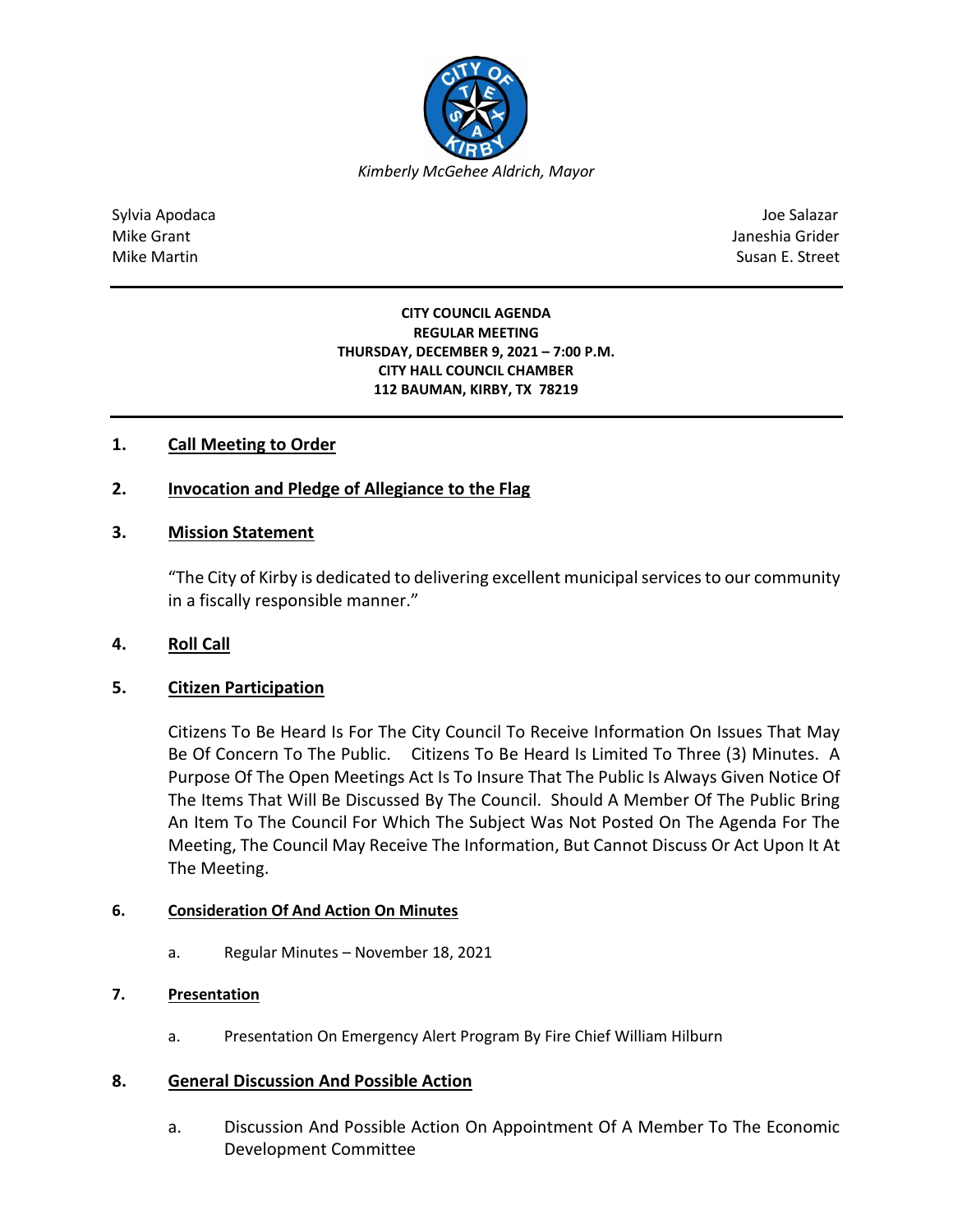- b. Discussion And Possible Action On Appointment Of A Member To The Beautification And Recycle Committee
- c. Discussion And Possible Action On 2022 City Holiday Calendar
- d. Discussion And Possible Action On Bid For Ackerman Road Phase II Project.
- e. Discussion And Possible Action On Ordinance No. O-2021-906 An Ordinance Repealing Section 30.10 Of The Code Of Ordinances And Adopting A New Section 30.10 Of The Code Of Ordinances On Citizen Participation At Meetings To Revise Certain Matters And To Add A Provision Concerning The Location Of Cameras For Recording Of Meetings. This Is The First Reading.
- f. Proposal For Engineering Services For Alan Shepard Dr. (Task Order #1)
- g. City Council Liaison Reports
	- 1. Animal Advisory Committee Mayor Pro-Tem Grant
	- 2. Beautification And Recycle Committee Council Member Grider
	- 3. Building And Standards Commission Council Member Martin
	- 4. Crime Control And Prevention District Council Member Salazar
	- 5. Economic Development Committee Council Member Apodaca
	- 6. Planning And Zoning Commission Mayor Aldrich
	- 7. Senior Center Corporation Board Council Member Street

## **9. City Manager Announcements**

a. Announcements On City Events And Items Of Community Interest.

## **10. Request And Announcements**

a. Requests By Mayor And Council Members For Items To Be Placed On Future City Council Agendas And Announcements On City Events/Community Interest

\_\_\_\_\_\_\_\_\_\_\_\_\_\_\_\_\_\_\_\_\_\_\_\_\_\_\_

## **11. Adjournment**

 Monique L. Vernon City Manager

\_\_\_\_\_\_\_\_\_\_\_\_\_\_\_\_\_\_\_\_\_\_